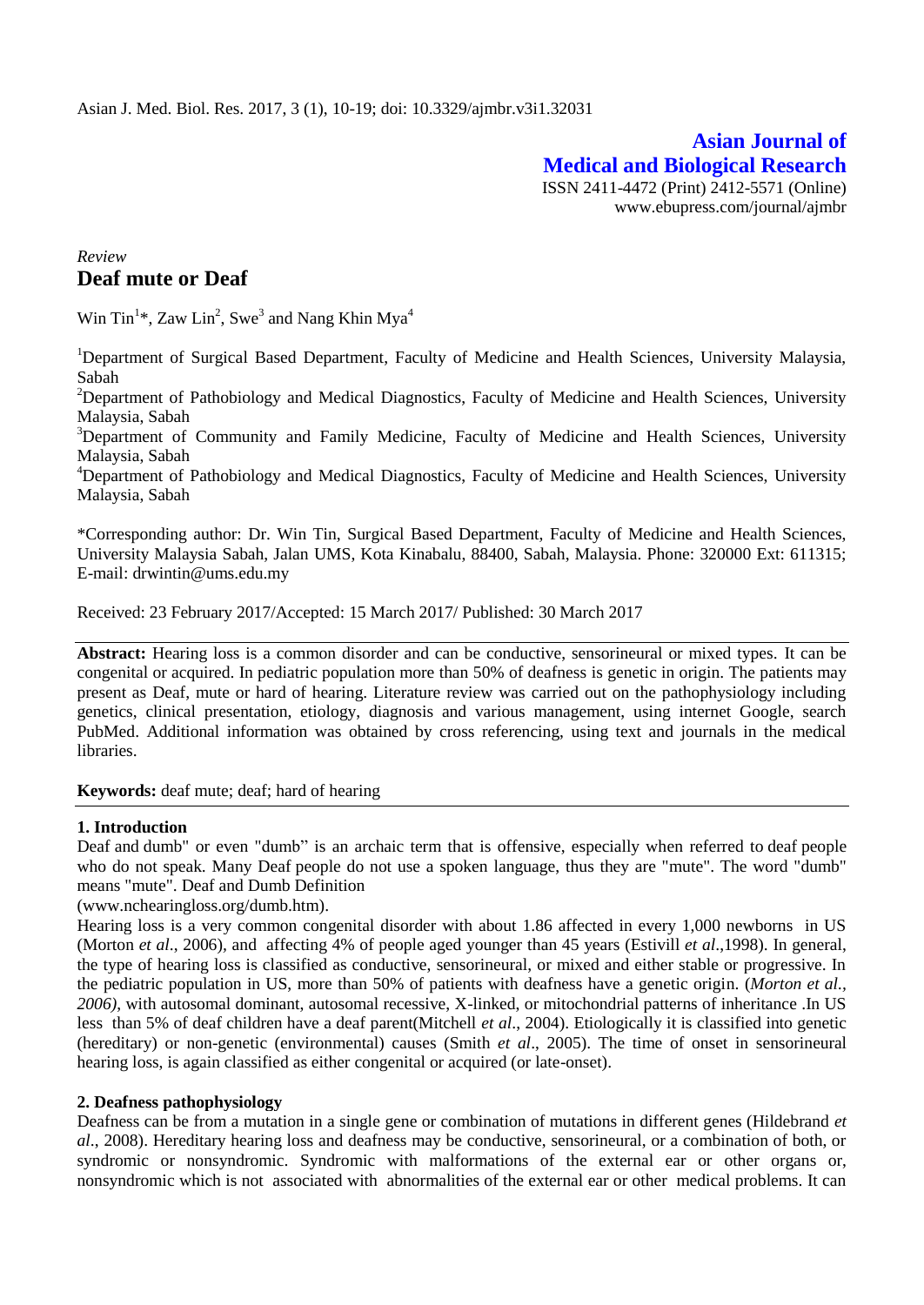be prelingual, where deafness occurs before language develops, ie congenital or begins before five years of age, or postlingual ie, after language develops [\(Hilgert](http://www.sciencedirect.com/science/article/pii/S138357420800135X) *et al*., 2009).

#### **3. Historically**

Deaf-mute is a term which was used to identify a person who is deaf using a [sign language](https://en.wikipedia.org/wiki/Sign_language) or both [deaf](https://en.wikipedia.org/wiki/Hearing_impairment) and [could not speak.](https://en.wikipedia.org/wiki/Muteness) These people communicate by using [sign language.](https://en.wikipedia.org/wiki/Sign_language) True communication occurs when ones message is understood by others, and they can respond in similar fashion (Padden *et al*., 1988).

Muteness may result from two conditions: A person with problem in the throat or vocal chords and cannot produce sounds, ie physical muteness, and the deaf person who can make the sounds but not speak, as he cannot hear. Mute can also be due to genetics, drugs eg. aminoglycosides, cisplatin, and although not born mute, one out of about 1,000 school age children develop a condition called mutism, which is a psychological rather than a physical condition.

Historically , deaf-mute people were not possible to teach or communicate , thus they are considered as not moral, and therefore cannot own [real estate,](https://en.wikipedia.org/wiki/Real_estate) act as [witnesses,](https://en.wikipedia.org/wiki/Witnesses) or be punished for crime[s\( Griffith](https://www.ncbi.nlm.nih.gov/pubmed/?term=Griffith%20AJ%5BAuthor%5D&cauthor=true&cauthor_uid=10903123) *et al*., 2000; *Creighton,2004)* , But nowadays as methods for educating deaf people are known, they are not considered as before. Deaf with a lowercase "d" is usually noted as a person's hearing level through audiology. The uppercase D- Deaf, refers to a group of deaf people who uses American Sign Language (ASL), and a culture (Padden *et al*., 1988). Deaf community today uses the term deaf and hard of hearing**.** In 1991, the World Federation of the Deaf voted to use the official terms deaf and hard of hearing (Creighton, 2004).

Perceptive deafness arising at birth, in infancy, or in early childhood, and needs a special education, is a heterogeneous condition. This condition has been known as deaf mutism. Since Aristotle and Hippocrates to recent times, mutism was considered a biological phenomenon, accompanying deafness. Children who failed to speak are not due to any pathological lesion of speech apparatus but because of lack of training. For the last 100 years due to the efforts by scholars, the term deaf-mutism now is replaced by profound childhood deafness (Fraser, 1965). They also noted that the proportion of deaf mute children born to deaf mute parents was many times greater than the proportion born to the people at large (Bell, 1969).

The term Hearing-impaired is no longer accepted by most in the community but was at one time preferred along with "visually," "hearing," and "mobility" impairment (Padden *et al.*, 1988).

Hard of hearing. It is used by the deaf noting that a person still has some usable hearing and is more functional than audiologic. Although there is no agreed demarcation, people with severe or profound hearing loss are considered as deaf and those with mild or moderate hearing loss as hard of hearing (Gorlin *et al*., 1995).

For normal speech to develop in a child, the hearing sensation should be good and intact. It was found that for postlingually deafened children, with multichannel cochlear implants, they will have better speech perception abilities than in postlingually deafened adults. It was also noted that children with prelingually acquired congenital deafness would not receive same benefits, as they have not developed a proper auditory memory (Gantz *et al*., 1994). Thus the first three to five years of life is considered to be important for the development of speech. Loss of hearing due to any cause during this crucial period of development may cause the development of poor speech.

### **4. Causes of deafness**

These can be classified into, pre-natal and post-natal.

Pre-Natal - A small percentage is due, to malformation of some portion of the auditory apparatus, while in others due to intermarriage of blood relations. Apart from inbreeding, some families have genetic background resulting in deafness. A chromosomal aberration can also produce deafness with or without a hereditary factor (Edwards, 1997).

9.7% of infants have bilateral hearing loss, especially in infants who survived despite very low birth weight which is less than or equal to 1500 gm (Bergman *et al*., 1985).

In young children with autism, a delayed speech probably because of hearing loss, can be seen (Hilgert *et al*., 2009).

Prenatal infections from "TORCH" organisms (i.e., toxoplasmosis, rubella, cytomegalo virus, and herpes), can also give rise to acquired hearing loss in children.

For postnatal infections, especially bacterial meningitis caused by *Neisseria meningitidis*, *Haemophilus influenzae*, or *Streptococcus pneumoniae*, and meningitis from other organisms, eg *Escherichia coli*, *Listeria monocytogenes*, *Streptococcus agalactiae*, and *Enterobacter cloacae*, can cause hearing loss, so as acoustic or cerebral trauma affecting the cochlea (Hildebrand *et al*.,2008).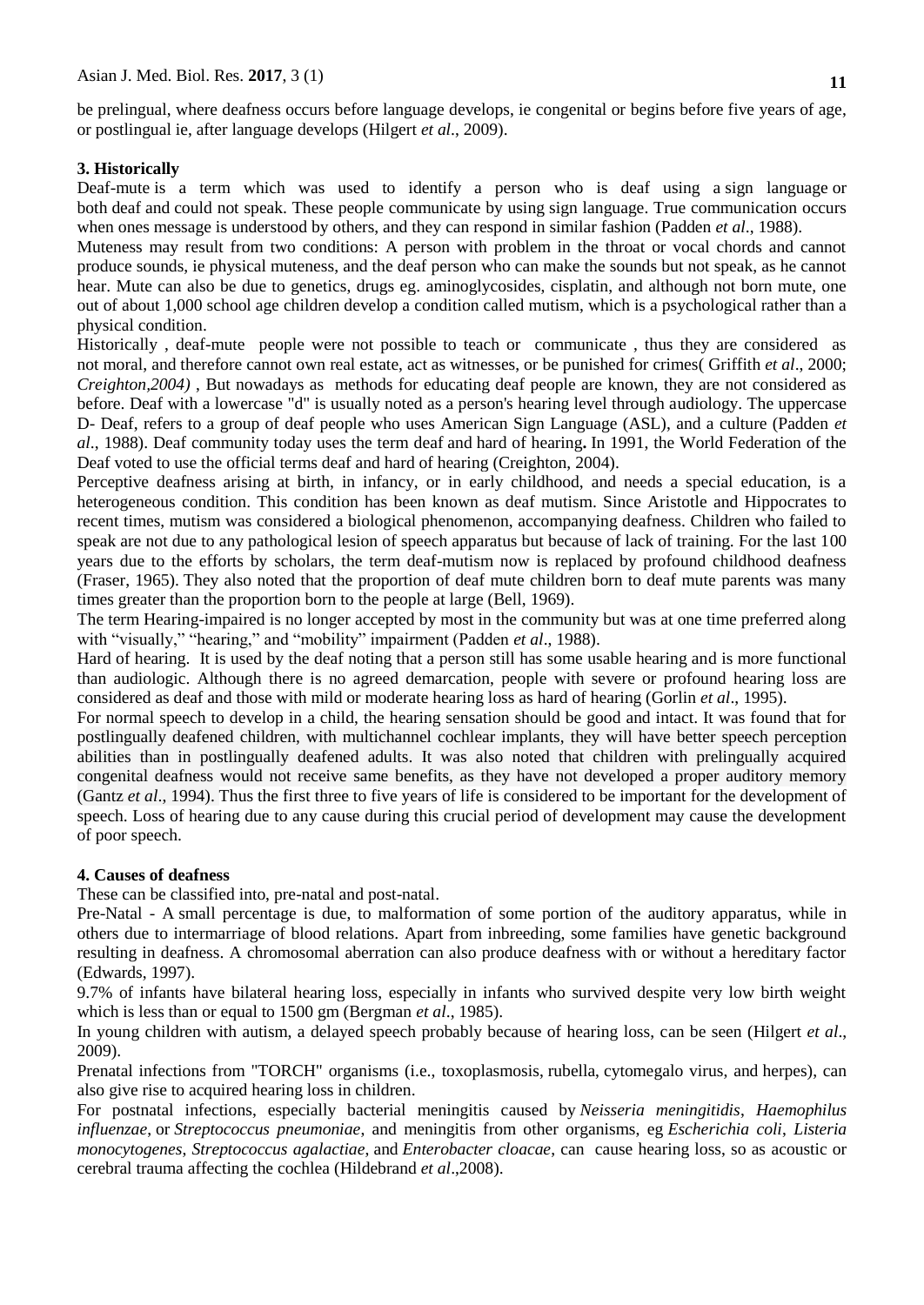In developed countries, serous otitis media is the most common cause of hearing loss in children, affecting up to two thirds of preschool children. In addition, 1.0–2.0/1000 children have bilateral SNHL of at least 50 dB. In developed countries, SNHL appears to occur almost twice as often, and mainly due to infection (Davidson *et al*., 1989).

In underdeveloped countries, suppurative otitis media is common. Acquired hearing loss in adults is most often caused by environmental factors but mainly due to environmental-genetic interactions. Age-related and noiseinduced hearing losses are the most frequent examples of complex 'environmental-genetic' hearing loss; but, up till now only a few genes have been associated with these complex traits (Konings *et al*., 2009).

Aminoglycoside-induced hearing loss is more common in persons with an A-to-G transition at [nucleotide](http://www.ncbi.nlm.nih.gov/books/n/gene/glossary/def-item/nucleotide/) position 1555 in the mitochondrial [genome](http://www.ncbi.nlm.nih.gov/books/n/gene/glossary/def-item/genome/) (mtDNA) (Nance, 2003). The aminoglycoside hypersensitivity is often maternally transmitted, and it suggests mitochondrial involvement (Hildebrand *et al*., 2008).

Because of the recent reduction in above infections, due to various treatments, the most common causes of bilateral SNHL are unknown (37.7%), genetic non-syndromic (29.2%), prenatal (12%), perinatal (9.6%), postnatal (8.2%), and genetic syndromic (3.2%) (Morzaria *et al*., 2004), and studies confirm that autosomal recessive genes are responsible for most cases of unknown etiology. Most of the non-syndromic recessive gene mutations produce congenital profound deafness, of more than 90 dB hearing loss.

## **5. The genetics of deafness**

All genetic diseases are due to aberrations in the coding function or the processing of human DNA. Different patterns of inheritance may give a single gene disorder, but it depends on whether the gene is autosomal (chromosomal pair 1-22) or sex chromosomal  $(X & Y)$  in its location or whether the gene is dorminant or recessive, and these patterns of inheritance are usually identifiable from the family tree.

Alleles are alternative forms of the gene and it may or may not interfere with the function of the gene. If both alleles of the pair are the same, at that gene locus, then the individual is called homozygous, and if two different allele forms of the gene exist within the pair, then the individual is heterozygous. When a gene is expressed (i.e. apparent in the phenotype) in the heterozygous state, that allele is known as dorminant. If an allele undergoes a disease causing dominant mutation, the individual will show the disease even thou there is a normal allele present at the same locus on the paired chromosome.

Autosomal recessive disorder requires that, the individual must have disease causing mutations on both maternal and paternal alleles before the disease manifest clinically. The recurrence risk in these patients in future pregnancies is 25%, and more frequently seen in persons with high consanguinity.

Mygge (1879) reported 7.6% of pupils at Royal School for the deaf-mute had consanguineous parents and Lindenov (1945) reported 9.7%. According to Mendels law, recessive traits often manifest themselves in families where intermarriage has occurred, as the gene concerned is likely to be transmitted by both parents (Johnsen, 1952). If there is successive consanguinity, the disorder may appear in generations, and the phenomenon is known as pseudominance.

There are a large number of genes that can cause deafness. More than half of all genetic cases in some of the populations are due to recessive mutations at a single locus, GJB2 (gene gap junction protein beta2) or Connexin 26. Especially in countries close to Mediterranean the most common mutation for sensorineural deafness, is in mutation of 35delG an allele of GJB2 (Estivill *et al*.,1998; Cryns *et al*., 2004) and about 4% carrier rates are seen in some ethnic groups [\(Griffith](https://www.ncbi.nlm.nih.gov/pubmed/?term=Griffith%20AJ%5BAuthor%5D&cauthor=true&cauthor_uid=10903123) *et al*., 2000).

## **5.1. Prevalence**

The most common birth defect in developed countries is hearing loss especially the sensorineural (Hilgert *et al*., 2009). One in 500 new borns has bilateral permanent sensorineural hearing loss  $\geq$ 40 dB; and by adolescence, it becomes to 3.5 per 1000 [\(Morton](http://www.ncbi.nlm.nih.gov/books/NBK1434/) *et al.,* 2006; Konings *et al*., 2009). In US congenital SNHL occurs about three times more common than Down's syndrome (Gorlin *et al*., 1995).

A small percentage of prelingual deafness is syndromic associated with other disorders, such as kidney, heart or vision abnormalities or may be nonsyndromic [autosomal dominant.](http://www.ncbi.nlm.nih.gov/books/n/gene/glossary/def-item/autosomal-dominant/)

More than 50% of prelingual deafness is genetic, [autosomal recessive](http://www.ncbi.nlm.nih.gov/books/n/gene/glossary/def-item/autosomal-recessive/) and nonsyndromic. And 50% of autosomal recessive nonsyndromic hearing loss can be due to the disorder [DFNB1](http://www.ncbi.nlm.nih.gov/books/n/gene/dfnb1/) (Arnos, 2003; Smith *et al*., 2002) on chromosome 13 caused by [mutation](http://www.ncbi.nlm.nih.gov/books/n/gene/glossary/def-item/mutation/) of *GJB2* that encodes the protein connexin 26 and *GJB6* that encodes the protein connexin 30 (Nance, 2003). Connexins are a class of membrane proteins that form hexameric connexions which form gap-junction channels with similar connexons of adjacent cells for exchange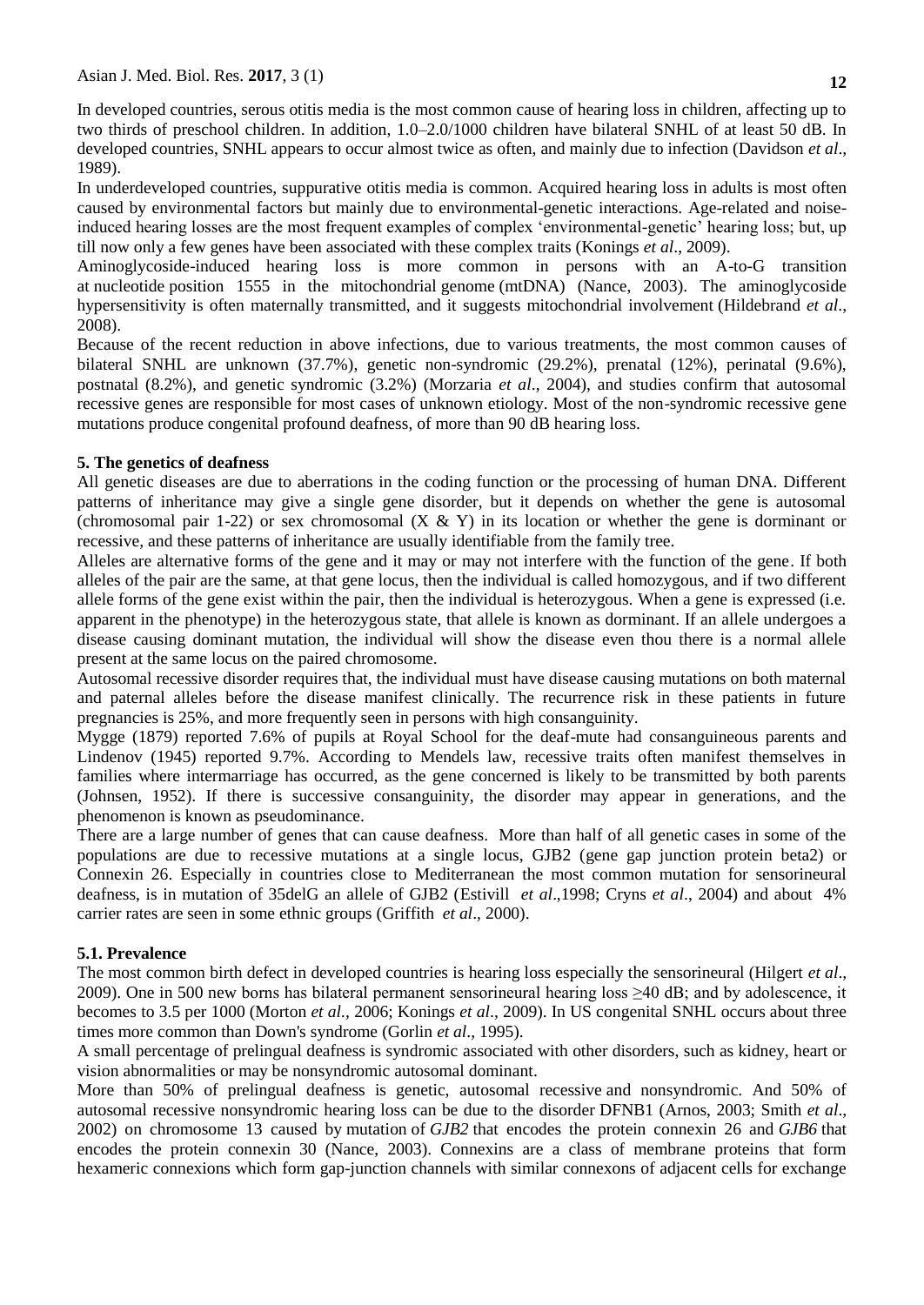of electrolytes and metabolites. The [carrier rate](http://www.ncbi.nlm.nih.gov/books/n/gene/glossary/def-item/carrier-rate/) in the general population for a recessive deafness causing *GJB2* variant is about 2.8 % (Kelley *et al*., 1998).

## **5.2. Heritable causes. Single gene disorders**

In syndromic hearing impairment it is in association with external ear or other organ malformations or with medical problems in other organs.

Nonsyndromic hearing impairment has normal external ears and no related medical problems, but, may be associated with middle and inner ear abnormalities [\(Smith](http://www.sciencedirect.com/science/article/pii/S0021992402000916) *et al*., 2002).

## **5.3. Syndromic hearing impairment**

Of the more than 400 syndromes in which HL is a feature, with 30% having prelingual deafness[\(Smith](http://www.sciencedirect.com/science/article/pii/S0021992402000916) *et al*., 2002) .the most common are, Usher syndrome, Pendred syndrome and Jervell and Lange-Nielsen syndrome(Hilgert *et al*., 2009).

(1)Autosomal dominant syndromic hearing impairment, egs, are**-**[Waardenburg syndrome](http://www.ncbi.nlm.nih.gov/books/n/gene/ws1/) (WS), [Branchiootorenal syndrome](http://www.ncbi.nlm.nih.gov/books/n/gene/bor/) (BOR), [Neurofibromatosis 2.](http://www.ncbi.nlm.nih.gov/books/n/gene/nf2/)

(2) Autosomal recessive syndromic hearing impairment, egs, are **-** Usher syndrome [,Biotinidase deficiency,](http://www.ncbi.nlm.nih.gov/books/n/gene/biotin/) and [Pendred syndrome](http://www.ncbi.nlm.nih.gov/books/n/gene/pendred/) which is the second most common type of [autosomal recessive](http://www.ncbi.nlm.nih.gov/books/n/gene/glossary/def-item/autosomal-recessive/) syndromic hearing loss, where mutations, with enlarged vestibular aqueduct (EVA), are the most common form of inner ear abnormality(Middleton *et al*., 1998).

(3) For X-linked syndromic hearing impairment eg. [Alport syndrome](http://www.ncbi.nlm.nih.gov/books/n/gene/alport/)

(4) Mitochondrial syndromic hearing impairment, eg. Keane-Sayre syndrome, and in association with Diabetes mellitus, Parkinson, Alzheimers disease.

#### **5.4. Non-syndromic hearing impairment**

To date, 46 genes have been identified as causing nonsyndromic HL (Hilgert *et al*., 2009).

The different [gene](http://www.ncbi.nlm.nih.gov/books/n/gene/glossary/def-item/gene/) loci for nonsyndromic deafness are designated DFN (for DeaFNess), where Loci are named based on [mode of inheritance](http://www.ncbi.nlm.nih.gov/books/n/gene/glossary/def-item/mode-of-inheritance/) as-

- DFNA: Autosomal [dominant](http://www.ncbi.nlm.nih.gov/books/n/gene/glossary/def-item/dominant/)
- **DFNB**: Autosomal [recessive](http://www.ncbi.nlm.nih.gov/books/n/gene/glossary/def-item/recessive/)
- DFNX: X-linked

Within the prelingual nonsyndromic hearing loss group, inheritance is 75%-80% [autosomal recessive,](http://www.ncbi.nlm.nih.gov/books/n/gene/glossary/def-item/autosomal-recessive/) 20%- 25[%autosomal dominant,](http://www.ncbi.nlm.nih.gov/books/n/gene/glossary/def-item/autosomal-dominant/) and post lingual (Camp *et al*.,1997) and 1%-1.5% X-linked Most [autosomal](http://www.ncbi.nlm.nih.gov/books/n/gene/glossary/def-item/autosomal-recessive/)  [recessive](http://www.ncbi.nlm.nih.gov/books/n/gene/glossary/def-item/autosomal-recessive/) loci cause prelingual severe-to-profound hearing loss. An exception is DFNB8, in which there is postlingual hearing impairment and is progressive.

Most of the [autosomal dominant](http://www.ncbi.nlm.nih.gov/books/n/gene/glossary/def-item/autosomal-dominant/) loci cause postlingual hearing impairment, before the age of 20 years.

For X-linked nonsyndromic hearing loss it can be either pre- or postlingual.

(1)Autosomal dominant nonsyndromic hearing impairment

 For the majority of cases, autosomal dominant nonsyndromic hearing loss does not have an identifiable single gene which is responsible for deafness.(Smith *et al*., 2014). Persons with [DFNA3](https://www.ncbi.nlm.nih.gov/books/n/gene/dfna3/) is characterized by progressive, moderate-to-severe sensorineural impairment. It is less commonly caused by heterozygous pathogenic variants in GJB6 (Smith *et al*., 2016). The affected persons in these families develop normal speech and retains partial hearing. Thus they seldom integrate into the deaf community and usually marry normal hearing person (Camp *et al*., 1997).

Audioprofiling can be used for prognosis and measure the rate of hearing loss per year in individuals with nonsyndromic , [autosomal dominant](http://www.ncbi.nlm.nih.gov/books/n/gene/glossary/def-item/autosomal-dominant/) hearing loss of known cause [\(Hildebrand](http://www.ncbi.nlm.nih.gov/books/NBK1434/) *et al*., 2008).

As audioprofile can be distinctive, it can be used to evaluate [molecular genetic testing](http://www.ncbi.nlm.nih.gov/books/n/gene/glossary/def-item/molecular-genetic-testing/) [\(Hildebrand](http://www.ncbi.nlm.nih.gov/books/NBK1434/) *et al*., 2008). (2) Autosomal recessive nonsyndromic hearing impairment (ARNSD) deafness

In the world, 50% of persons with [autosomal recessive](http://www.ncbi.nlm.nih.gov/books/n/gene/glossary/def-item/autosomal-recessive/) nonsyndromic hearing loss have deafnesscausing variants in GJB2 and mutations in the *GJB2* gene at the DFNB1 locus (Castillo *et al*., 2002; Petersen *et al*., 2006) .Thus it should facilitate diagnosis as well as counselling for the most common genetic form of deafness.

It is the most common cause of inherited hearing loss (Castillo *et al*., 2002), and it is usually associated with retaining of low frequency tone, as degeneration starts from base and towards the apex later, where these low tone are felt.(Gorlin *et al*., 1995)

These mutations in *GJB2* cause severe or profound deafness (Smith *et al*., 2016).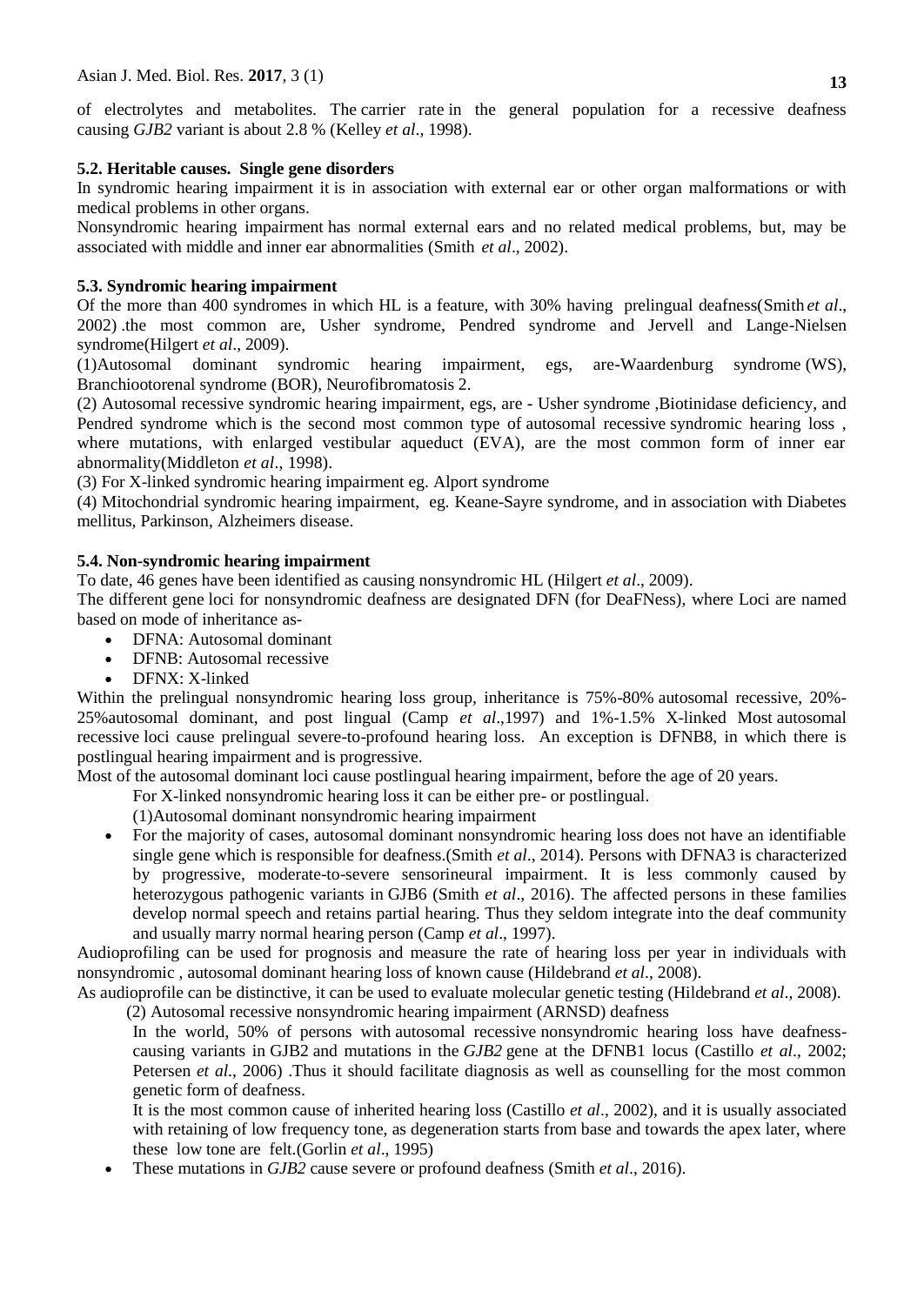- Usually associated medical findings are absent (Smith *et al*., 2016). Deafness is stable and nonprogressive, but progression has been reported in some cases. Onset is nearly always pre-lingual (Castillo *et al*., 2002; Pandya *et al*., 2003) but may not be congenital, and hearing may be normal at birth but progress rapidly in the first few months of life (Smith *et al*., 2016).
- Thus babies with mutations in *GJB2* may pass new-born hearing screening but found to be profoundly deaf during infancy (Smith *et al*., 2016)
- (3) X-linked nonsyndromic hearing impairment
- DFNX3 has a mixed conductive-sensorineural hearing loss, and is due to stapedial fixation [\(Camp](https://www.ncbi.nlm.nih.gov/pubmed/?term=Van%20Camp%20G%5BAuthor%5D&cauthor=true&cauthor_uid=9106521) *et al*.,1997)
- (4) Nonsyndromic hearing loss and deafness, mitochondrial

One variant in this [gene,](http://www.ncbi.nlm.nih.gov/books/n/gene/glossary/def-item/gene/) 1555G>A, is a frequent cause of maternally inherited nonsyndromic hearing loss [\(Camp](https://www.ncbi.nlm.nih.gov/pubmed/?term=Van%20Camp%20G%5BAuthor%5D&cauthor=true&cauthor_uid=9106521) *et al*., 1997) and some individuals will have hearing loss which is caused by aminoglycosides. 1% of the children will have mitochondrial mutations with prelingual deafness, but may be more frequent at a later age (Green *et al*., 1999; [Hildebrand](http://www.ncbi.nlm.nih.gov/books/NBK1434/) *et al*., 2008).

A Person, whose family tree (pedigree) you make is called proband, and the sisters and brothers of this person are called sibships.

- (1) Risk to family members-Autosomal dominant hereditary hearing loss.
	- Most of the individuals diagnosed as having [Autosomal dominant](http://www.ncbi.nlm.nih.gov/books/n/gene/glossary/def-item/autosomal-dominant/) hereditary hearing loss will have a deaf parent, and the [family history](http://www.ncbi.nlm.nih.gov/books/n/gene/glossary/def-item/family-history/) is rarely negative (Gorlin *et al*., 1995; Smith *et al*., 2014).
	- A [proband](http://www.ncbi.nlm.nih.gov/books/n/gene/glossary/def-item/proband/) with [autosomal dominant](http://www.ncbi.nlm.nih.gov/books/n/gene/glossary/def-item/autosomal-dominant/) hereditary hearing loss may also have the disorder as the result of a de novo deafness-causing variant, but the number is usually small (Gorlin *et al*., 1995).

Individuals diagnosed with [autosomal dominant](http://www.ncbi.nlm.nih.gov/books/n/gene/glossary/def-item/autosomal-dominant/) hereditary hearing loss will have a deaf parent, but the [family](http://www.ncbi.nlm.nih.gov/books/n/gene/glossary/def-item/family-history/)  [history](http://www.ncbi.nlm.nih.gov/books/n/gene/glossary/def-item/family-history/) may not be there , due to failure to recognize hereditary hearing loss in family members, or late onset in a parent, reduced [penetrance](http://www.ncbi.nlm.nih.gov/books/n/gene/glossary/def-item/penetrance/) of the deafness-causing [allele](http://www.ncbi.nlm.nih.gov/books/n/gene/glossary/def-item/allele/) in an asymptomatic parent, or a *de* novo variant for hereditary hearing loss (Hilgert *et al*., 2009).

- There is 50% chance of transmitting the mutated [allele](http://www.ncbi.nlm.nih.gov/books/n/gene/glossary/def-item/allele/) to each child in individuals with autosomal dominant hereditary hearing loss (Gorlin *et al*., 1995). Usually both sexes are equally affected.and transmitted from generation to generation with no skip.
- The offspring of a deaf person and a hearing person have a 10% empiric risk of deafness.

(2) Risk to family members — Autosomal recessive hereditary hearing loss

- Both the parents are phenotypically normal but are heterozygous carriers with abnormal genes (Gorlin *et al*., 1995) and therefore carry a single copy of a deafness-causing variant GJB2.
- Heterozygotes are asymptomatic (Smith *et al*., 2016).
- At conception, each sib has a 25% chance of being deaf, a 50% chance of having normal hearing and becoming a [carrier,](http://www.ncbi.nlm.nih.gov/books/n/gene/glossary/def-item/carrier/) and a 25% chance of having normal hearing but not being a carrier (Smith *et al*., 2016).
- If at risk sib have normal hearing, the risk of his/her being a [carrier](http://www.ncbi.nlm.nih.gov/books/n/gene/glossary/def-item/carrier/) is  $2/3$ , like their parents with both sexes having equal chance of being affected **(**Gorlin *et al*., 1995).

Offspring of a [proband](http://www.ncbi.nlm.nih.gov/books/n/gene/glossary/def-item/proband/) are obligate carriers.

Again, each of the parents' siblings is at 50% risk for being carrier (Smith *et al*., 2002). When the hearing sibling who is a carrier of a*GJB2* deafness-causing mutation, marries a person with *GJB2-*related deafness, the chance of having a deaf child is about 50% (Smith *et al*., 2002), and if both parents have *GJB2-*related deafness, the risk to their offspring is 100% (Smith *et al*., 2002).

(3) X-linked hereditary hearing loss

For the offspring of a [proband](https://www.ncbi.nlm.nih.gov/books/n/gene/glossary/def-item/proband/)**,** males with X-linked hereditary hearing loss will pass the deafness-causing variant to all of their daughters and none of their sons (Gorlin *et al*., 1995).

(4) Mitochondrial disorders with hearing loss

- All offspring of females with a mtDNA pathogenic variant are at risk of inheriting the variant (Hu *et al*., 1991).
- But the offspring of males with a mtDNA pathogenic variant are not at risk **(**Gorlin *et al*., 1995).
- Mutations in the mitochondrial genome are only inherited through the maternal line and are never transmitted by the father.
- Thus, mitochondrial inheritance can be considered in multigeneration families, and a history of exposure to aminoglycoside antibiotics.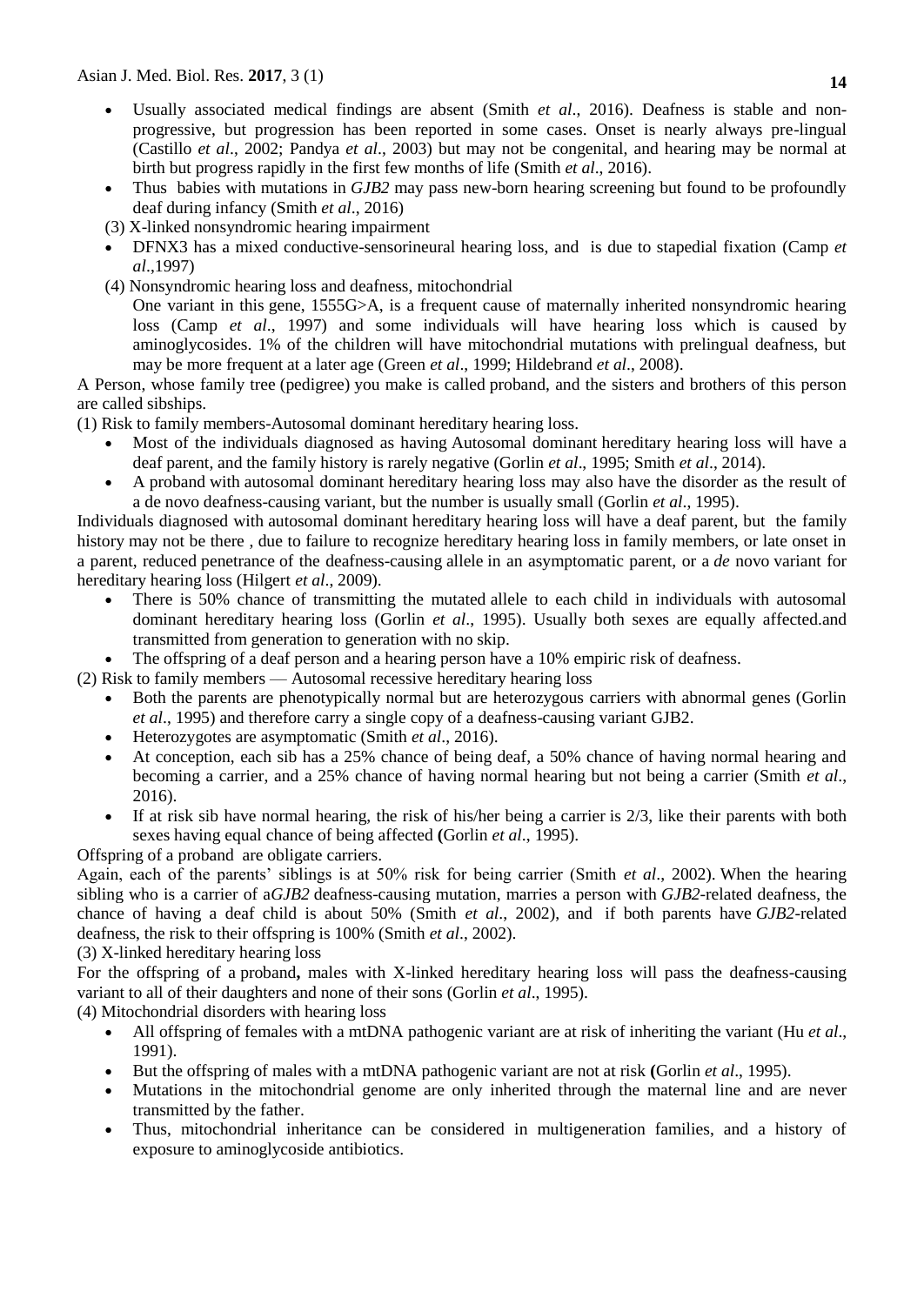## **6. Genetic counseling**

Accurate genetic diagnosis can help in genetic counseling and [risk assessment](http://www.ncbi.nlm.nih.gov/books/n/gene/glossary/def-item/risk-assessment/) .

As it is also important for the families and individuals to make informed choices regarding the use of genetic testing, there should be genetic counselling by skilled geneticists (Arnos, 2003).

Genetic counseling will provide individuals and families with information on the nature, heriditary, and implications of genetic disorders so, to help them make informed medical and personal decisions, know genetic risk and make clear the genetic status for family members. Many deaf people are more interested in obtaining information about the cause of their own deafness, and information on medical, educational, and social services, rather than information on prevention, reproduction, or family planning (Smith *et al*., 2016).

As in all [genetic counseling,](http://www.ncbi.nlm.nih.gov/books/n/gene/glossary/def-item/genetic-counseling/) it is important for the counselor to acknowledge, identify, and respect the individual and family's concerns, and fears [\(Middleton](http://www.ncbi.nlm.nih.gov/books/NBK1434/) *et al*., 1998; [Arnos, 2003\)](http://www.ncbi.nlm.nih.gov/books/NBK1434/). Just as a normal-hearing couple might wish to have a normal-hearing child, a deaf couple will also wish to have a deaf child (Smith *et al*., 2002). The subsequent offspring of a hearing couple with one deaf child and an otherwise negative [family](https://www.ncbi.nlm.nih.gov/books/n/gene/glossary/def-item/family-history/)  [history](https://www.ncbi.nlm.nih.gov/books/n/gene/glossary/def-item/family-history/) of deafness have an 18% (range, 15.0%-20.4%) empiric probability of deafness in future children [\(Green](https://www.ncbi.nlm.nih.gov/books/NBK1434/)  *et al*[., 1999\)](https://www.ncbi.nlm.nih.gov/books/NBK1434/).

- If the deaf child does not have DFNB1 based on [molecular genetic testing](https://www.ncbi.nlm.nih.gov/books/n/gene/glossary/def-item/molecular-genetic-testing/) of GJB2 and GJB6, the [recurrence risk](https://www.ncbi.nlm.nih.gov/books/n/gene/glossary/def-item/recurrence-risk/) is 14% for deafness unrelated to connexin 26 (Smith *et al*., 2014).
- If the hearing couple is consanguineous, the subsequent offspring have close to a 25% probability of deafness because of the high likelihood of [autosomal recessive](https://www.ncbi.nlm.nih.gov/books/n/gene/glossary/def-item/autosomal-recessive/) inheritance (Smith *et al*., 2014).
- The offspring of a deaf person and a hearing person have a 10% empiric risk of deafness [\(Green](https://www.ncbi.nlm.nih.gov/books/NBK1434/) *et al*., [1999;](https://www.ncbi.nlm.nih.gov/books/NBK1434/) Smith *et al*., 2014).

## **7. Family planning**

- Testing before pregnancy is the optimal time for determination of genetic risk, clarification of [carrier](http://www.ncbi.nlm.nih.gov/books/n/gene/glossary/def-item/carrier/) status, and discussion of the availability of prenatal testing (Smith *et al*., 2016).
- Advances in genetics and genomics will give technologies for prenatal diagnosis and gene therapy for hearing loss as well as other communication disorders which are genetically based (Amos, 2008).
- It is also better to offer [genetic counseling](http://www.ncbi.nlm.nih.gov/books/n/gene/glossary/def-item/genetic-counseling/) and risks to offspring and reproductive options, to young adults who are deaf.
- Thus, even before they are pregnant, genetics can provide knowledge to the deaf couples to know whether their children will be hearing or deaf (Nance, 2003).

#### **8. Diagnosis**

Congenital hearing loss can be identified by newborn hearing [screening](https://www.ncbi.nlm.nih.gov/books/n/gene/glossary/def-item/screening/) (NBHS) (Hilgert *et al*., 2009).

For early detection of suspected hearing loss, it is the best method, and if the newborn hearing screening is not universal, more than 30% of permanent hearing loss can be missed (Jakubikova *et al*., 2009).

Severe to profound hearing loss could reliably be detected by behavioral hearing screening of neonates and was detected in 17 of 17,000 infants. Two screening tests were used. Automated auditory brain stem response which measures average neural response to a large number of repeated sound signals, and measurement of spontaneous or sound induced otoacoustic emissions detects sound produced by movements of outer hair cells of cochlear (Morton *et al*., 2006)

Screening of the *GJB2* mutation can be done with high sensitivity and specificity for individuals with congenital deafness, by screening only for the 35delG mutation. A positive finding should make an etiologic diagnosis and affect genetic counselling (Green *et al*[., 1999\)](https://www.ncbi.nlm.nih.gov/books/NBK1434/).

PCR is also widely used as the initial DNA amplification step for genetic testing (Li *et al*., 2008).

PCR-based sequence analysis has been shown to be an efficient method for identifying pathogenic mutations in this gene with non-syndromic deafness of uncertain etiology (Pandya *et al*., 2003). A negative family history does not exclude GJB2 deafness (Pandya *et al*., 2003). All PCR products should be sequenced on both strands, thus allowing to detect the normal and the mutated allele in the normal hearing parents and deaf children heterozygous for the 30delG mutation (Denoyelle *et al*., 1997).

For possible future use, [DNA banking,](https://www.ncbi.nlm.nih.gov/books/n/gene/glossary/def-item/dna-banking/) which is the storage of DNA extracted from white blood cells can be done.

Genetic forms of hearing loss must be distinguished from non-genetic (acquired) causes of hearing loss. The genetic forms of hearing loss are diagnosed by otologic, audiologic, and physical examination, [family history,](http://www.ncbi.nlm.nih.gov/books/n/gene/glossary/def-item/family-history/) CT examination of the temporal bone, and [molecular genetic testing.](http://www.ncbi.nlm.nih.gov/books/n/gene/glossary/def-item/molecular-genetic-testing/) Molecular genetic testing, is possible for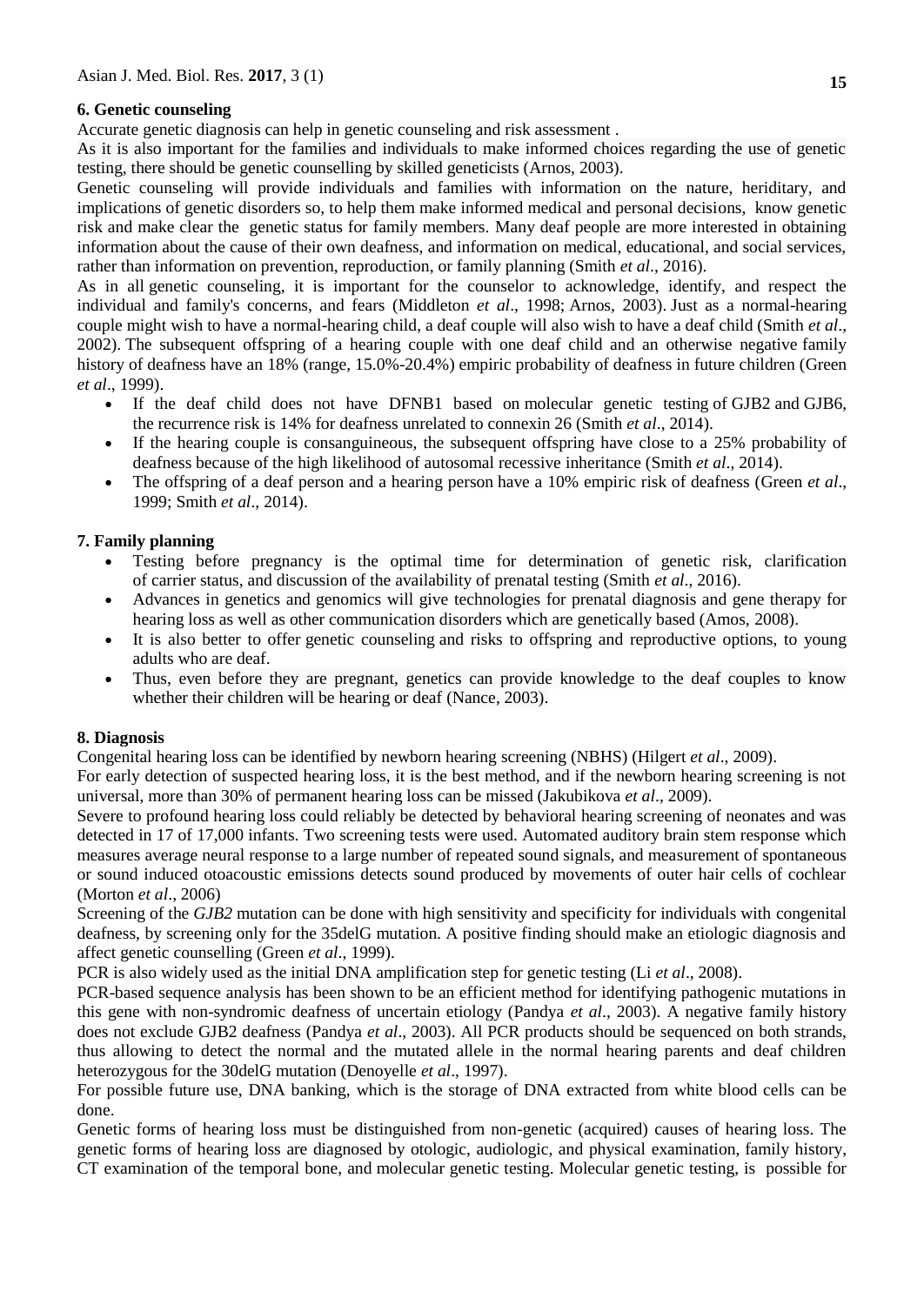many types of syndromic and nonsyndromic deafness, and for diagnosis and [genetic counseling](http://www.ncbi.nlm.nih.gov/books/n/gene/glossary/def-item/genetic-counseling/) (Hilgert *et al*., 2009).

Molecular genetic testing approaches can include a combination of [gene-](https://www.ncbi.nlm.nih.gov/books/n/gene/glossary/def-item/gene/)targeted testing (single-gene testing and a multi-gene panel) and genomic testing (comprehensive genomic sequencing) (Smith *et al*., 2016; www.genetics.edu.au.2016).

Whole-exome sequencing (WES) and whole[-genome](https://www.ncbi.nlm.nih.gov/books/n/gene/glossary/def-item/genome/) sequencing (WGS) may be considered if the [phenotype](https://www.ncbi.nlm.nih.gov/books/n/gene/glossary/def-item/phenotype/) alone is insufficient to warrant [gene-](https://www.ncbi.nlm.nih.gov/books/n/gene/glossary/def-item/gene/)targeted testing. Both WES and WGS should be complemented with appropriate [genetic counseling](https://www.ncbi.nlm.nih.gov/books/n/gene/glossary/def-item/genetic-counseling/) before and after testing to consider in interpretation of genomic test results (Smith *et al*., 2016).

As serial gene sequencing approaches are expensive and time consuming some use compresensive genetic diagnostic platform with massively parallel sequencing (Sheearer *et al*., 2010)

Mutations in GJB2 are the most common cause of nonsyndromic autosomal recessive hearing impairment, from mild to profound deafness, and mutation analysis of this gene is widely available as a genetic diagnostic test (Cryns *et al*., 2004).

Once the GJB2 pathogenic variants have been identified in a family member with DFNB1, prenatal testing for a pregnancy at increased risk and preimplantation genetic diagnosis (Genetic Home Reference. http//ghr.nlm.nih.gov/primer/testing/genetictesting)are possible options, which can be done (Smith *et al*., 2016).

Tests for mutations in GJB2, GJB3, SLC26A4 and mitochondrial 12S rRNA are now available on a research or clinical basis (Fu *et al*., 2010). Screening the *GJB2*and *SLC26A4* genes should form the basis of any genetic testing programme for childhood deafness (Hutchin *et al*., 2005) .The high prevalence of mutations in GJB2 in some population provides the tools for molecular diagnosis, carrier detection and prenatal diagnosis of congenital hearing impairment(Rabionet *et al*., 2000).

With hearing loss for mutations in GJB2 using an allele-specific polymerase chain reaction assay, single-strand conformation polymorphism analysis, and direct sequencing can also be used.

But as there are more than 80 genes and more than a thousand reported deafness-causing mutations. This extreme genetic heterogeneity makes genetic diagnosis for Non Syndromic Hearing Loss exceedingly difficult (Shearer *et al*., 2015).

### **8.1. Establishing the diagnosis**

Family history. A three-generation [family history](https://www.ncbi.nlm.nih.gov/books/n/gene/glossary/def-item/family-history/) including relatives with hearing loss and associated findings should be obtained(Smith *et al*., 2014). In simplex families (only one affected child) (Smith *et al*., 2002), allele variants of many genes are known to cause hereditary deafness (Smith *et al*., 2002). Children at risk for hereditary hearing loss should undergo [molecular genetic testing](https://www.ncbi.nlm.nih.gov/books/n/gene/glossary/def-item/molecular-genetic-testing/) , and also [screening](https://www.ncbi.nlm.nih.gov/books/n/gene/glossary/def-item/screening/) audiometry (Hilgert *et al*., 2009).

Genetic testing is a family, rather than an individual, matter and that family involvement in the decision making process should be strongly encouraged in order to help families adjust (Sobel *et al*., 2000).

Clinical examination. All persons with hearing loss of unknown cause should be evaluated for signs and symptoms of syndromic deafness. Important features include branchial cleft pits, cysts or fistulae, high myopia, white forelock, pigmentary retinopathy, telecanthus, preauricular pits, heterochromia iridis, pigmentary anomalies, goiter, and craniofacial anomalies. Serologic tests for toxoplasma (IgM, CMV IgM, Rubella IgM, HSV1 IgM), CT scan, and ophthalmologic evaluation can also be done (Morzaria *et al*., 2004).

Physiologic tests like auditory brain stem response testing (ABR/ BAER). Auditory steady-state response testing (ASSR), Evoked oto-acoustic emissions (EOAEs), Immittance testing tympanometry, acoustic reflex decay, acoustic reflex thresholds, Audiometry, Behavioral testing, and Audioprofile should be done by persons who specialise in these subjects.

#### **9. Management**

Hereditary hearing loss should be managed by a team with otolaryngologist, audiologist, pediatrician, clinical geneticist, and a neurologist, with educator of the Deaf, and a pediatric ophthalmologist (Hilgert *et al*., 2009). Early auditory intervention by amplification, otologic surgery, or cochlear implantation is important and necessary for optimal cognitive development in children with prelingual deafness (Hilgert *et al*., 2009).

During the past three to four decades, the incidence of acquired sensorineural hearing loss (SNHL) in children living in more developed countries has reduced, because of the immunisation programmes. Thou there is overall decrease there is increase again in the inherited forms of SNHL **(**Gorlin *et al*., 1995; Smith *et al*., 2005; Marazita *et al*., 1993).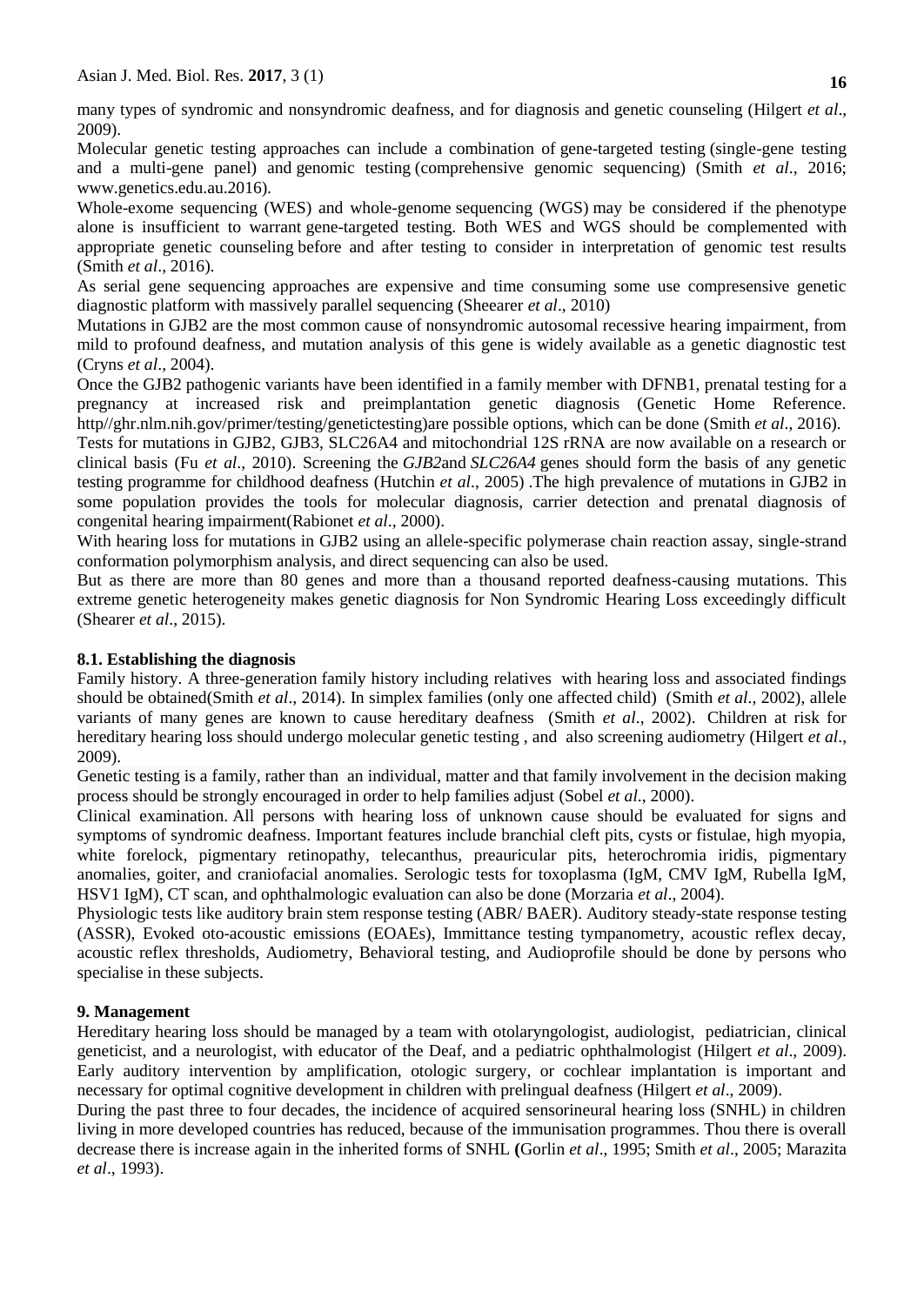Some mute patients, to overcome their disability use machines that vibrate their vocal cords, allowing them to speak. [Oesophageal speech](https://en.wikipedia.org/wiki/Oesophageal_speech) also gives speaking ability and others learn [sign language](https://en.wikipedia.org/wiki/Sign_language) as communication (*https://en.wikipedia.org/wiki/Deaf-mute).*

Computers, smart phones and the Internet facilitate communication. Many [communication](https://en.wikipedia.org/wiki/Augmentative_and_alternative_communication) devices help people to communicate, and these includes "text-to-speech" devices and software, which turns typed text into electronic vocalizations, enabling the mute and the speech-impaired to "speak".

Other techniques of communication include:

- notes, books with letters, helper pages, words, iconic and Bliss symbols and pictures, lip-reading vocalization speech recording and replaying
	- Rehabilitation of the deaf includes hearing aids, vibrotactile devices, and cochlear implantation. Cochlear implantation can be considered in children between 12 months ,and 2 years, and it shows better speech perception and language abilities, when compare with those done after that age (Kirk *et al*., 2000; Svirsky *et al*., 2004) in severe-to-profound hearing loss.
	- In 2012 researches detected growth of cochlear nerve cells with hearing improvements in gerbils, by using human embryonic stem cells [\(Rojahn](https://www.technologyreview.com/profile/susan-young-rojahn/) , 2012). In 2013 there was also a report, saying there could be regrowth of hair cells in deaf adult mice, using a drug resulting in hearing improvement. A potential cure for permanent deafness has been found by scientists using a drug that stimulates the inner ear, in a study by Harvard Medical School.

The drug, codenamed LY411575, can trigger and regenerate the sensory hair cells (www.dailymail.co.uk)

- To restore hearing, the Hearing Health Foundation in US had started a project called Hearing Restoration Project and in UK Action on Hearing loss were done.
- Genetically deaf mice which were treated with [TMC1](https://en.wikipedia.org/wiki/TMC1) gene therapy can recover some of their hearing (Askew *et al*., 2015) was also reported in 2015.

With these numerous research, in the world, there is future and hope for sensorineural hearing loss and deaf mute or deaf people.

#### **10. Conclusions**

It should be noted that there should be a concerted effort in identifying the patients and looking for the itiology, managing, counselling these people early, so as to make and help these people in their life.

#### **Acknowledgements**

I would like to thank Professor Dr. Zainal Arifin Mustapha, Dean, Faculty of Medicine and Health Sciences, University Malaysia Sabah, Deputy Deans, all lectures and staff of University Malaysia Sabah, library staff and not the least, my wife Dr Khin who all help and encourage me to bring out this paper.

#### **Conflict of interest**

None to declare.

#### **References**

Arnos KS, 2003.The implications of genetic testing for deafness. Ear Hearing, 24: 324–331.

- Amos KS, 2008. Ethical and social implications of genetic testing for communication disorders. J. Commun. Disord., 41: 444-457.
- Askew C, C Rochat, B Pan, Y Asai, H Ahmed, E Child, BL Schneider, P Aebischer and J R Holt, 2015.Tmc gene therapy restores auditory function in deaf mice. SciTransl Med., 7: 295ra108.
- Bell AG, 1969. Memoir upon the formation of a deaf variety of the human race. ERIC
- [Bergman I,](https://www.ncbi.nlm.nih.gov/pubmed/?term=Bergman%20I%5BAuthor%5D&cauthor=true&cauthor_uid=3965686) RP [Hirsch,](https://www.ncbi.nlm.nih.gov/pubmed/?term=Hirsch%20RP%5BAuthor%5D&cauthor=true&cauthor_uid=3965686) TJ [Fria ,](https://www.ncbi.nlm.nih.gov/pubmed/?term=Fria%20TJ%5BAuthor%5D&cauthor=true&cauthor_uid=3965686) SM [Shapiro,](https://www.ncbi.nlm.nih.gov/pubmed/?term=Shapiro%20SM%5BAuthor%5D&cauthor=true&cauthor_uid=3965686) I [Holzman](https://www.ncbi.nlm.nih.gov/pubmed/?term=Holzman%20I%5BAuthor%5D&cauthor=true&cauthor_uid=3965686) and MJ [Painter,1](https://www.ncbi.nlm.nih.gov/pubmed/?term=Painter%20MJ%5BAuthor%5D&cauthor=true&cauthor_uid=3965686)985. Cause of hearing loss in the highrisk premature infant. [J. Pediatr.,](https://www.ncbi.nlm.nih.gov/pubmed/3965686) 106: 95-101.
- Camp GV, PJ Willems and Smith RJ, 1997. Nonsyndromic hearing impairment:unparalled heterogeneity. Am. J. Hum. Genet., 60: 758-764.
- Castillo I del, M Villamar, M A. Moreno-Pelayo, F J. del Castillo, A Álvarez, D Tellería, I Menéndez, and F Moreno, 2002. A deletion involving the connexin 30 gene in nonsyndromic hearing impairment**.** N. Engl. J. Med., 346: 243-249.
- Creighton N, 2004. What is wrong with the use of the terms: 'deaf-mute','deaf and dumb', or 'hearing impaired'? National Association of the Deaf. www.eamo.org/assets/spdeafterminology.pdf.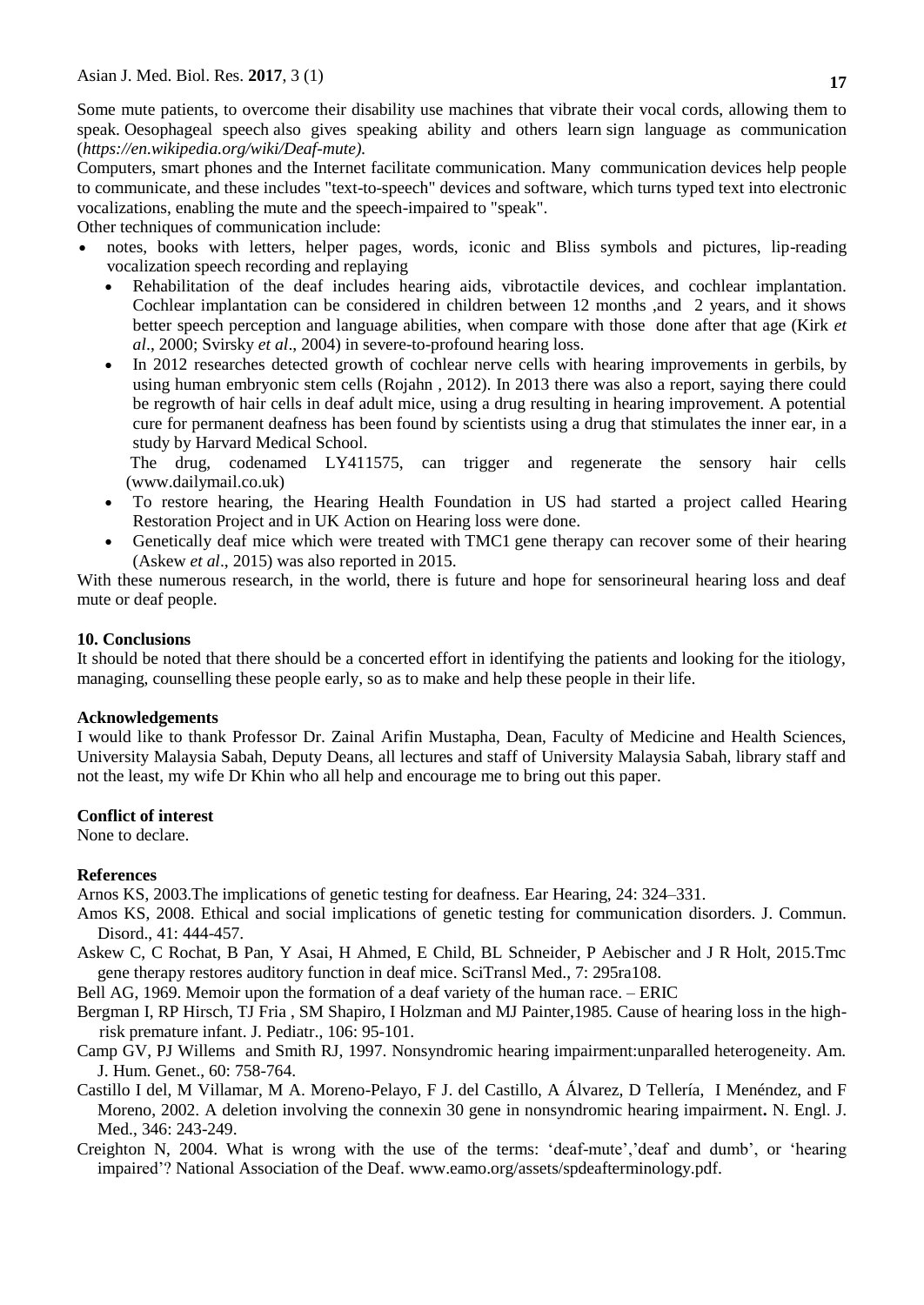- Cryns K, E Orzan, A Murga, PLM Huygen, F Moreno, Id Castillo, GP Chamberlin, H Azaiez, S Prasad, RA Cucci, E Leonardi, RL Snoeckx, PJ Govaerts, PH Van de Heyning, CM Van de Heyning, RJH Smith and G Van Camp , 2004. A genotype-phenotype correlation for GJB2(connexion 26) deafness. J. Med. Genet ., 41: 147-154.
- [Davidson](http://www.sciencedirect.com/science/article/pii/0165587689900517) J, [ML Hyde](http://www.sciencedirect.com/science/article/pii/0165587689900517) and [PW Alberti,](http://www.sciencedirect.com/science/article/pii/0165587689900517) 1989. Epidemiologic patterns in childhood hearing loss: a review [International Journal of Pediatric Otorhinolaryngology,](http://www.sciencedirect.com/science/journal/01655876) 17: 239-266.
- [Deaf-mute -](https://www.google.com/url?sa=t&rct=j&q=&esrc=s&source=web&cd=2&cad=rja&uact=8&ved=0ahUKEwjT4-_livXPAhXBO48KHdrFDTQQFggnMAE&url=https%3A%2F%2Fen.wikipedia.org%2Fwiki%2FDeaf-mute&usg=AFQjCNGDgUPeax5Wcj60yAu_BocH4buB8Q) Wikipedia
- *https://en.wikipedia.org/wiki/Deaf-mute*
- Denoyelle F, D Weil, M A. Maw, S A. Wilcox, N J. Lench, D R. Allen-Powell, A H. Osborn, H-H M. Dahl, A Middleton, M J. Houseman, C Dodé, S Marlin, A Boulila-ElGaïed, M Grati, H Ayadi, S B Arab, P Bitoun, G Lina-Granade, J Godet, M Mustapha, J Loiselet, É El-Zir, A Aubois, A Joannard, J Levilliers, É N Garabédian, R F. Mueller, R. J. M Gardner and C Petit, 1997. Prelingual deafness: high prevalence of a 30delG mutation in the connexin 26 gene. Human Molecular Genetics, 6: 2173–2177.
- Drug could reverse 'permanent' deafness by regenerating hair cells in inner ear. 2013. www.dailymail.co.uk/health/article.
- Edwards ML, 1997. Deaf and Dumb in Ancient Greece; The disability studies reader.books.google.com. 29-49.
- Estivill X, P Fortina , S Surrey , R Rabionet , S Melchionda , L D'Agruma , E Mansfield , E Rappaport , N Govea , M Mila , L Zelante and P Gasparini , 1998. Connexin-26 mutations in sporadic and inherited sensorineural deafness. Lancet, 351:394–398.
- Fraser GR , 1965. Sex-linked recessive congenital deafness and the excess of males in profound childhood deafness. Annals of Human Genetics, 29: 171-196
- Fu S, J Dong, C Wang and G Chen, 2010. Parental attitudes toward genetic testing for prelingual deafness in China. International Journal of Pediatric Otorhinolaryngology, 74: 1122-1125.
- Gantz BJ, RS Tyler , GG Woodworth, TM Nancy and FB Holly,1994. Results of multichannel cochlear implants in congenital and acquired prelingual deafness in children: Five-year follow-up. American Journal of Otology, 15: 1-27
- Genetic Home Reference. US National Library of Medicine. https://ghr.nlm.nih.gov/primer/ testing/genetictesting.
- Gorlin RJ, HV Toriello and MM Cohen, 1995. [Hereditary hearing loss](https://books.google.com/books?hl=en&lr=&id=xwA6DDbXEhgC&oi=fnd&pg=PR27&dq=heridatary+hearing+loss&ots=DtXKqiXJkM&sig=jMjqK1kzkQwg7rzm2_x1ONhVN3c) and its syndromes.  $-9-$ 20.books.google.com.
- [Green GE,](https://www.ncbi.nlm.nih.gov/pubmed/?term=Green%20GE%5BAuthor%5D&cauthor=true&cauthor_uid=10376574) DA [Scott ,](https://www.ncbi.nlm.nih.gov/pubmed/?term=Scott%20DA%5BAuthor%5D&cauthor=true&cauthor_uid=10376574) JM [McDonald ,](https://www.ncbi.nlm.nih.gov/pubmed/?term=McDonald%20JM%5BAuthor%5D&cauthor=true&cauthor_uid=10376574) GG [Woodworth](https://www.ncbi.nlm.nih.gov/pubmed/?term=Woodworth%20GG%5BAuthor%5D&cauthor=true&cauthor_uid=10376574) , VC [Sheffield](https://www.ncbi.nlm.nih.gov/pubmed/?term=Sheffield%20VC%5BAuthor%5D&cauthor=true&cauthor_uid=10376574) and RJ [Smith](https://www.ncbi.nlm.nih.gov/pubmed/?term=Smith%20RJ%5BAuthor%5D&cauthor=true&cauthor_uid=10376574) **,** 1999. Carrier rates in the midwestern United States for GJB2 mutations causing inherited deafness. JAMA, 281: 2211-2216.
- [Griffith](https://www.ncbi.nlm.nih.gov/pubmed/?term=Griffith%20AJ%5BAuthor%5D&cauthor=true&cauthor_uid=10903123) AJ, [AA Chowdhry,](https://www.ncbi.nlm.nih.gov/pubmed/?term=Chowdhry%20AA%5BAuthor%5D&cauthor=true&cauthor_uid=10903123) [K Kurima,](https://www.ncbi.nlm.nih.gov/pubmed/?term=Kurima%20K%5BAuthor%5D&cauthor=true&cauthor_uid=10903123) [LJ Hood,](https://www.ncbi.nlm.nih.gov/pubmed/?term=Hood%20LJ%5BAuthor%5D&cauthor=true&cauthor_uid=10903123) [B Keats,](https://www.ncbi.nlm.nih.gov/pubmed/?term=Keats%20B%5BAuthor%5D&cauthor=true&cauthor_uid=10903123) [CI Berlin,](https://www.ncbi.nlm.nih.gov/pubmed/?term=Berlin%20CI%5BAuthor%5D&cauthor=true&cauthor_uid=10903123) [RJ Morell,](https://www.ncbi.nlm.nih.gov/pubmed/?term=Morell%20RJ%5BAuthor%5D&cauthor=true&cauthor_uid=10903123) and [TB Friedman,](https://www.ncbi.nlm.nih.gov/pubmed/?term=Friedman%20TB%5BAuthor%5D&cauthor=true&cauthor_uid=10903123) 2000. Autosomal Recessive Non-syndromic Neurosensory Deafness at *DFNB1* Not Associated with the Compound-Heterozygous *GJB2* (Connexin 26) Genotype M34T/167delT. [Am. J. Hum. Genet.](https://www.ncbi.nlm.nih.gov/pmc/articles/PMC1287533/), 67: 745–749.
- [Hildebrand MS,](https://www.ncbi.nlm.nih.gov/pubmed/?term=Hildebrand%20MS%5BAuthor%5D&cauthor=true&cauthor_uid=18941426) D [Tack ,](https://www.ncbi.nlm.nih.gov/pubmed/?term=Tack%20D%5BAuthor%5D&cauthor=true&cauthor_uid=18941426) SJ [McMordie,](https://www.ncbi.nlm.nih.gov/pubmed/?term=McMordie%20SJ%5BAuthor%5D&cauthor=true&cauthor_uid=18941426) [ADe Luca ,](https://www.ncbi.nlm.nih.gov/pubmed/?term=DeLuca%20A%5BAuthor%5D&cauthor=true&cauthor_uid=18941426) IA [Hur,](https://www.ncbi.nlm.nih.gov/pubmed/?term=Hur%20IA%5BAuthor%5D&cauthor=true&cauthor_uid=18941426) C [Nishimura ,](https://www.ncbi.nlm.nih.gov/pubmed/?term=Nishimura%20C%5BAuthor%5D&cauthor=true&cauthor_uid=18941426) P [Huygen,](https://www.ncbi.nlm.nih.gov/pubmed/?term=Huygen%20P%5BAuthor%5D&cauthor=true&cauthor_uid=18941426) TL [Casavant](https://www.ncbi.nlm.nih.gov/pubmed/?term=Casavant%20TL%5BAuthor%5D&cauthor=true&cauthor_uid=18941426) and RJ [Smith](https://www.ncbi.nlm.nih.gov/pubmed/?term=Smith%20RJ%5BAuthor%5D&cauthor=true&cauthor_uid=18941426) **,** 2008. Audioprofile-directed screening identifies novel mutations in KCNQ4 causing hearing loss at the DFNA2 locus. Genet. Med., 10: 797-804.
- [Hilgert](http://www.sciencedirect.com/science/article/pii/S138357420800135X) N, RJH [Smith](http://www.sciencedirect.com/science/article/pii/S138357420800135X) and GV [Camp,](http://www.sciencedirect.com/science/article/pii/S138357420800135X) 2009. Forty-six genes causing nonsyndromic hearing impairment: Which ones should be analyzed in DNA diagnostics? Mutation [Research/Reviews](http://www.sciencedirect.com/science/journal/13835742) in Mutation Research, 681: 189– 196.
- Hu DN, WQ Qui, BT Wu, LZ Fang, F Zhou, YP Gu, QH Zhang, JH Yan, YQ Ding and H Wong, 1991. Genetic aspects of antibiotic induced deafness: mitochondrial inheritance. J. Med. Genet., 28:79-83.
- Hutchin T, NN Coy, H Conlon, E Telford, K Bromelow, D Blayton, G Taylor, E Coghill, S Brown, R Trembath, XZ Liu, M Bitner-Glindzicz and R Mueller, 2005. Assessment of genetic causes of recessive childhood non-syndromic deafness in the UK-implications for genetic testing. Clinical Genetics, 68: 506- 512.
- Jakubikova J, Z Kabatova, G Pavlovcinova and M Profani, 2009. Newborn hearing screening and strategy for early detection of hearing loss in infants. Intertional Journal of Pediatric Otorhinolaryngology, 73: 607-612
- Johnsen S, 1952. The heredity of perceptive deafness. Journal Acta Oto-Laryngologica, 42: 539-552, Published online 2009.
- Kelley PM, DJ Harris, BC Comer, JW Askew, T Fowler, SD Smith, and WJ Kimberling, 1998. Novel mutations in the connexin 26 gene (GJB2) that cause autosomal recessive (DFNB1) hearing loss. Am. J. Hum. Genet., 62:792-799.
- Kirk KI, RT Miyamoto, EA Ying, AE Perdew and H Zuganelis, 2000. Cochlear implantation in young children: effects of age at implantation and communication mode. Volta Review, 102: 127-144.